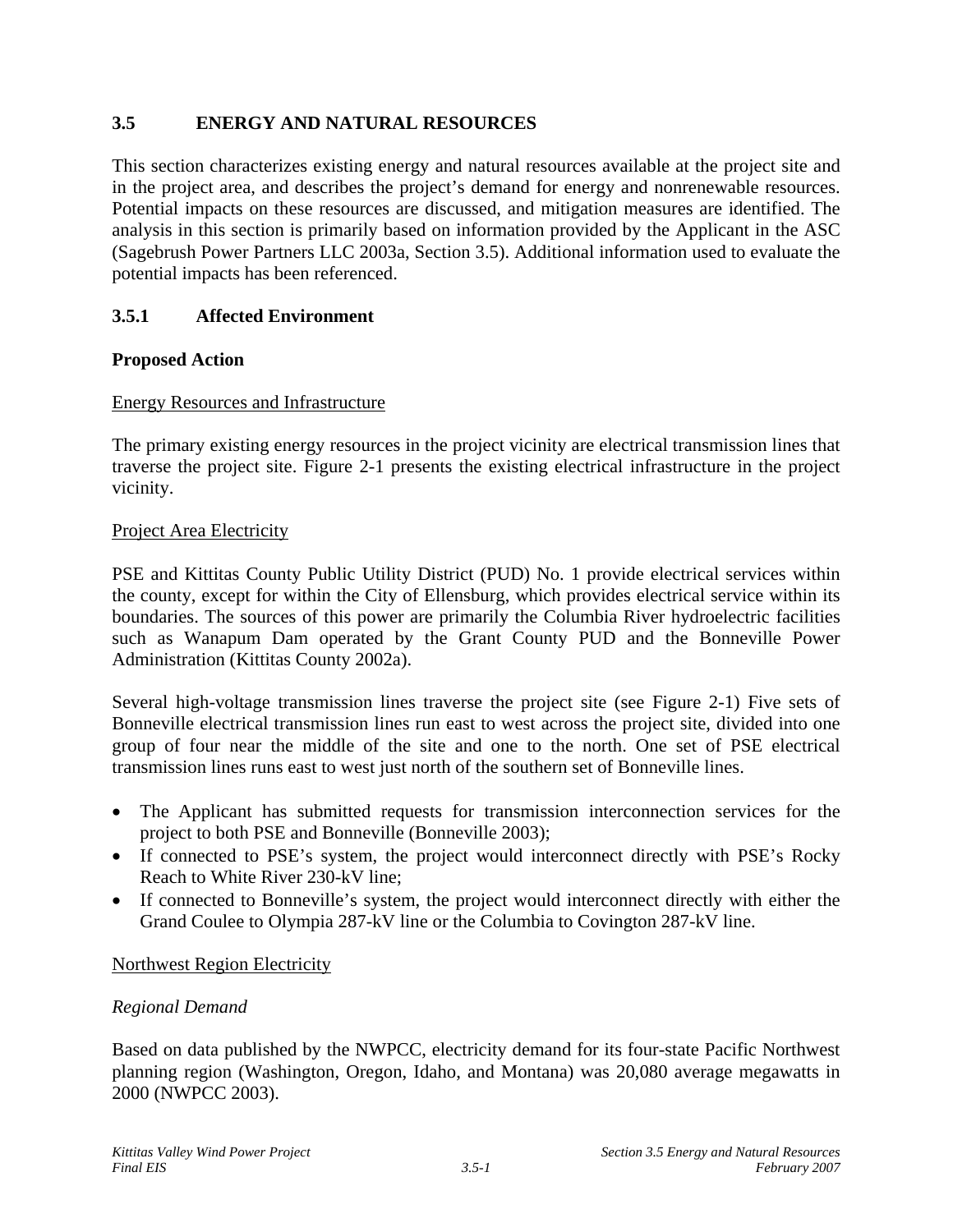As shown in Table 3.5-1, the NWPCC's recently revised 20-year demand forecast shows that electricity demand in the region will grow from 20,080 average megawatts in 2000 to 25,423 average megawatts by 2025 (medium forecast), an average annual growth rate of just less than 1% per year. While the NWPCC's forecast indicates that the most likely range of demand growth (between the medium-low and medium-high forecasts) is between 0.4 and 1.50% per year, the low to high forecast range used by the NWPCC recognizes that growth as low as -0.5% per year or as high as 2.4% per year is possible although relatively unlikely (NWPCC 2003).

| <b>Forecast Scenario</b> | <b>Electricity Demand (Average Megawatts)</b> |        |        | <b>Growth Rates (Percentage of</b><br>Change) |           |  |
|--------------------------|-----------------------------------------------|--------|--------|-----------------------------------------------|-----------|--|
|                          | <b>2000</b>                                   | 2015   | 2025   | 2000-2015                                     | 2000-2025 |  |
| Low                      | 20,080                                        | 17.489 | 17,822 | $-0.92$                                       | $-0.48$   |  |
| Medium Low               | 20,080                                        | 19.942 | 21,934 | $-0.05$                                       | 0.35      |  |
| Medium                   | 20,080                                        | 22,105 | 25,423 | 0.64                                          | 0.95      |  |
| Medium High              | 20,080                                        | 24,200 | 29,138 | 1.25                                          | 1.50      |  |
| High                     | 20,080                                        | 27,687 | 35,897 | 2.16                                          | 2.35      |  |

**Table 3.5-1: Projected Pacific Northwest Electricity Demand, 2000-2025** 

Source: NWPCC 2003.

# *Bonneville Transmission System*

Bonneville owns and operates 15,000 miles of power lines that carry power from the dams and other power plants to utility customers throughout the Pacific Northwest. The Bonneville service area includes Oregon, Washington, Idaho, Western Montana, and small portions of Wyoming, Nevada, Utah, California, and Eastern Montana.

Generation resources typically require interconnection with a high-voltage electrical transmission system for delivery to purchasing retail utilities. Bonneville owns and operates the Federal Columbia River Transmission System (FCRTS), which comprises more than threefourths of the high-voltage transmission grid in the Pacific Northwest, and extra regional transmission facilities. Bonneville operates the FCRTS in part to integrate and transmit "electric power from existing or additional Federal or non-Federal generating units." Interconnection with the FCRTS is essential to deliver power from many generation facilities to loads both within and outside the Pacific Northwest.

Public agencies get preference to power from Bonneville. About half the power Bonneville sells goes to Northwest public utility districts, city light departments, and rural electric cooperatives. An additional 15% of Bonneville's annual sales is to investor-owned utilities. Sales to Northwest aluminum companies and a few other large industries account for about one-fourth of Bonneville's annual revenues. After Northwest customers are served, Bonneville sells any surplus power to utilities outside the region.

Bonneville has indicated that portions of the Northwest transmission system are approaching gridlock, resulting in chronic congestion on a number of critical transmission paths, which has curtailed firm power deliveries. One effect of these constraints is that they limit wholesale power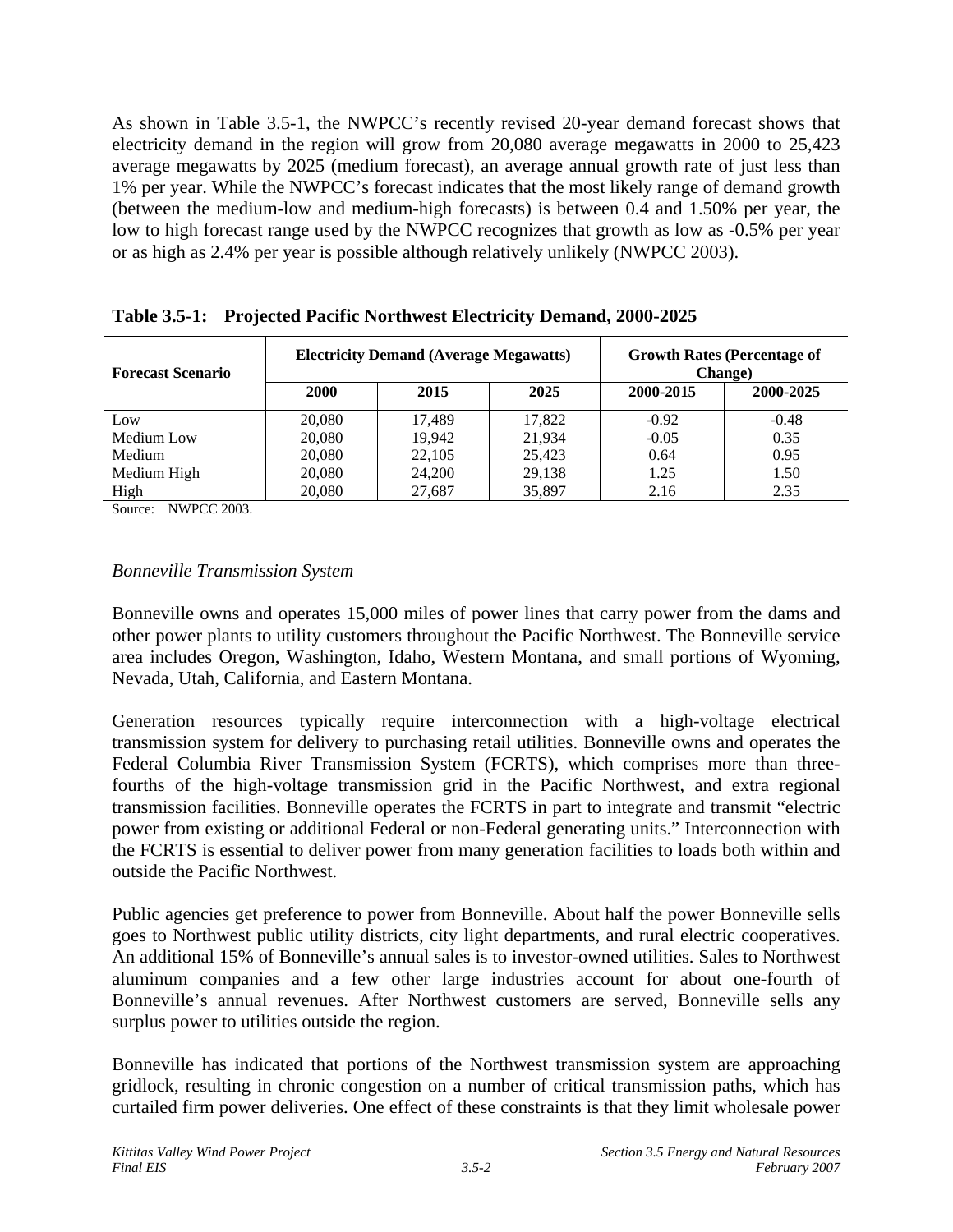trading, which in turn drives up prices for all consumers in the West. As of 2001, approximately 1,000 MW of generation projects under construction had contracted for transferring power over the Bonneville system. An additional 3,000 MW of new generation was proposed by 2004, and developers for nearly 30,000 MW of generation have requested interconnection. While many of the proposed generation projects would not be built, Bonneville has determined that a transmission capacity shortfall of approximately 3,000 MW would occur by 2004 (Bonneville 2001).

#### *Puget Sound Energy Transmission System*

PSE is a private company whose electricity services are regulated by the Washington Utilities and Transportation Commission. PSE operates and maintains an extensive electric system consisting of generating plants, transmission lines, substations, and distribution equipment. PSE operates approximately 303 substations, 2,901 miles of transmission, 10,523 miles of overhead distribution, and 8,224 miles of underground distribution lines to serve 958,000 electric customers within a nine-county, 4,500-square-mile service territory in the Puget Sound region.

There are several congestion points in PSE's electrical transmission system. PSE's transmission system, along with the regional high voltage transmission system, is undergoing fundamental restructuring mandated in large part by three different Federal Energy Regulatory Commission (FERC) initiatives – Order 888 and 889, Order 2000, and the Standard Market Design Notice of Proposed Rulemaking.

Released in May 1996, FERC's first initiative, Orders 888 and 889, required all public utilities, including PSE, to file open access transmission tariffs that would make utilities' electric transmission systems available to wholesale sellers and buyers on a nondiscriminatory basis. PSE complied with Orders 888 and 889, and gained FERC approval of its open access transmission tariff.

On December 20, 1999, FERC issued Order 2000 to encourage transmission-owning utilities, such as PSE, to turn operational control of their high voltage power lines over to independent entities called Regional Transmission Organizations (RTOs), while still maintaining ownership of their power-grid assets and receiving revenues from their use. RTOs are intended to provide centralized, unbiased operation of the power grid to promote economic and engineering efficiencies. This regulation required each FERC jurisdictional public utility that owns, operates, or controls facilities for the transmission of electric energy in interstate commerce to file plans for forming and participating in an RTO to FERC by October 15, 2000. In November 2000, PSE and nine other utilities filed the Stage 1 document for the formation of RTO West and received conditional approval to proceed with the development of an RTO. Since the initial filing, a Stage 2 filing has been made with discussions under way on a Stage 3 filing. The filing utilities anticipate several more months of discussion before a more fully developed proposal for RTO West would be filed for FERC approval. Thereafter, the respective company boards would have to decide to proceed and seek state regulatory approvals. Depending on regional support, RTO West could be operational as early as the beginning of 2006 (PSE 2003a).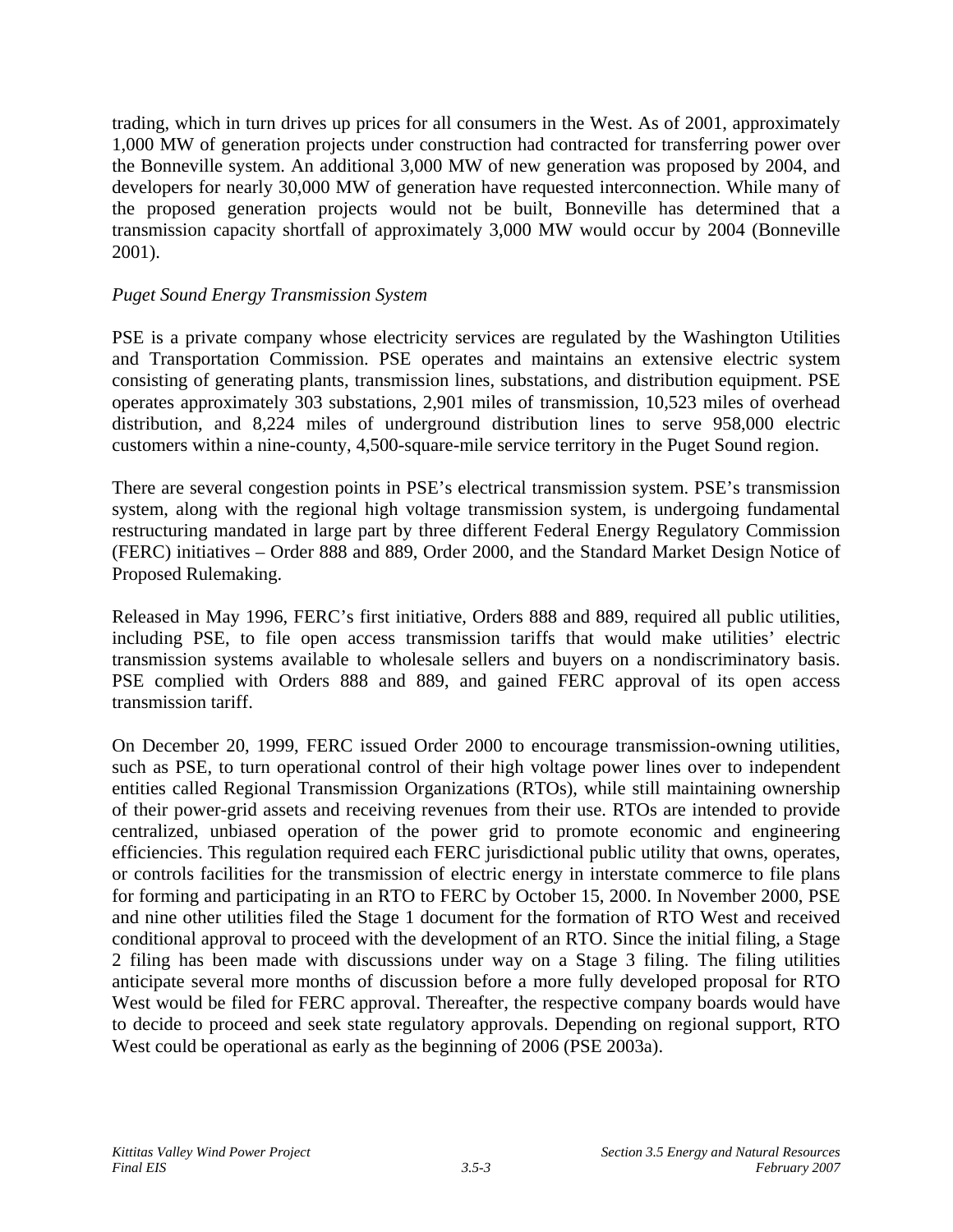#### *Planned Generation Projects*

In April 2003, 39 new merchant power generation projects were proposed in the state of Washington, representing more than 10,000 MW of additional generation capacity. Since that time, a number of large thermal projects have either been suspended or terminated. Tables 3.5-2, -3 and -4 summarize energy projects that are respectively proposed, under construction, or in operation in Washington State.

| <b>Facility</b>               | <b>Developer</b>                      | <b>Facility Type</b>      | Size (MW) |
|-------------------------------|---------------------------------------|---------------------------|-----------|
| <b>BP Cherry Point</b>        | <b>BP Cherry Point Refinery</b>       | Combined                  | Phase I:  |
| Refinery <sup>1</sup>         |                                       | Cycle/Cogeneration        | 520-570   |
| Columbia Wind Ranch           | Cielo Wind Power                      | Wind                      | 80        |
| Desert Claim <sup>2</sup>     | Desert Claim Wind Power LLC           | Wind                      | 180       |
| Goodnoe Hills East &          | <b>Windtricity Ventures LLC</b>       | Wind                      | 125       |
| West                          |                                       |                           |           |
| Kittitas Valley               | Sagebrush Power Partners LLC (Horizon | Wind                      | 195       |
|                               | Wind)                                 |                           |           |
| Morgan Stanley,               | Morgan Stanley Capital Group, Inc.    | <b>Combustion Turbine</b> | 324       |
| Frederickson                  |                                       |                           |           |
| <b>Plymouth Generating</b>    | Plymouth Energy LLC                   | Combined Cycle            | 306       |
| Facility                      |                                       |                           |           |
| <b>Reardan Twin Buttes</b>    | <b>Energy Northwest</b>               | Wind                      | 50        |
| <b>Stateline Wind Project</b> | FPL Energy, Inc.                      | Wind                      | 200       |
| (Wash) Phase III              |                                       |                           |           |
| Sumner (PG&E)                 | PG&E Dispersed Generating Co.,        | <b>Combustion Turbine</b> | 87        |
| Underwood                     | PacifiCorp Power Marketing, Inc.      | Wind                      | 70        |
| Waitsburg                     | SeaWest Energy Group, Inc.            | Wind                      | 100       |
| White Creek Phase I and       | Last Mile Electric Cooperative        | Wind                      | 200       |
| II (former Roosevelt)         |                                       |                           |           |

#### **Table 3.5-2: Generation Projects Proposed in Washington 2003-2006**

Sources: PSE 2003a; Makarow, pers. comm., 2003; American Wind Energy Association 2003; Northwest Power Planning Council 2003; Washington State University Cooperative Extension Energy Program 2003; Tri-City Herald 2003; Northwest Energy Coalition 2003; Becker, pers. comm., 2003; Northwest Power and Conservation Council 2006; and Renewable Northwest Project 2006.

Notes: This project list represents an inventory of projects around the state in various stages of development, but is not intended to be all-inclusive.

 The following projects have been either suspended or terminated since 2003: Cowlitz Cogeneration (natural gas combined cycle, 405 MW); Starbuck Power Project (natural gas combined cycle, 1300 MW); Sumas Energy 2 (natural gas combined cycle, 660 MW); Wallula Power Project (natural gas combined cycle, 1300 MW); Everett Delta 1 and 2 (natural gas combined cycle, 248 MW each); Frederickson 2 (natural gas combined cycle, 280 MW); Horse Heaven (wind, 150 MW); Longview Power (natural gas combined cycle, 290 MW); Maiden Wind (wind, 150 MW); Longview – Mint Farm (natural gas combined cycle, 286 MW); Goldendale – The Cliffs (natural gas combined cycle, 190 MW); Tahoma Energy (natural gas combined cycle, 270 MW).

1 Project phasing approved October 2006; construction expected to begin early 2007.

2 Application submitted to EFSEC November 2006.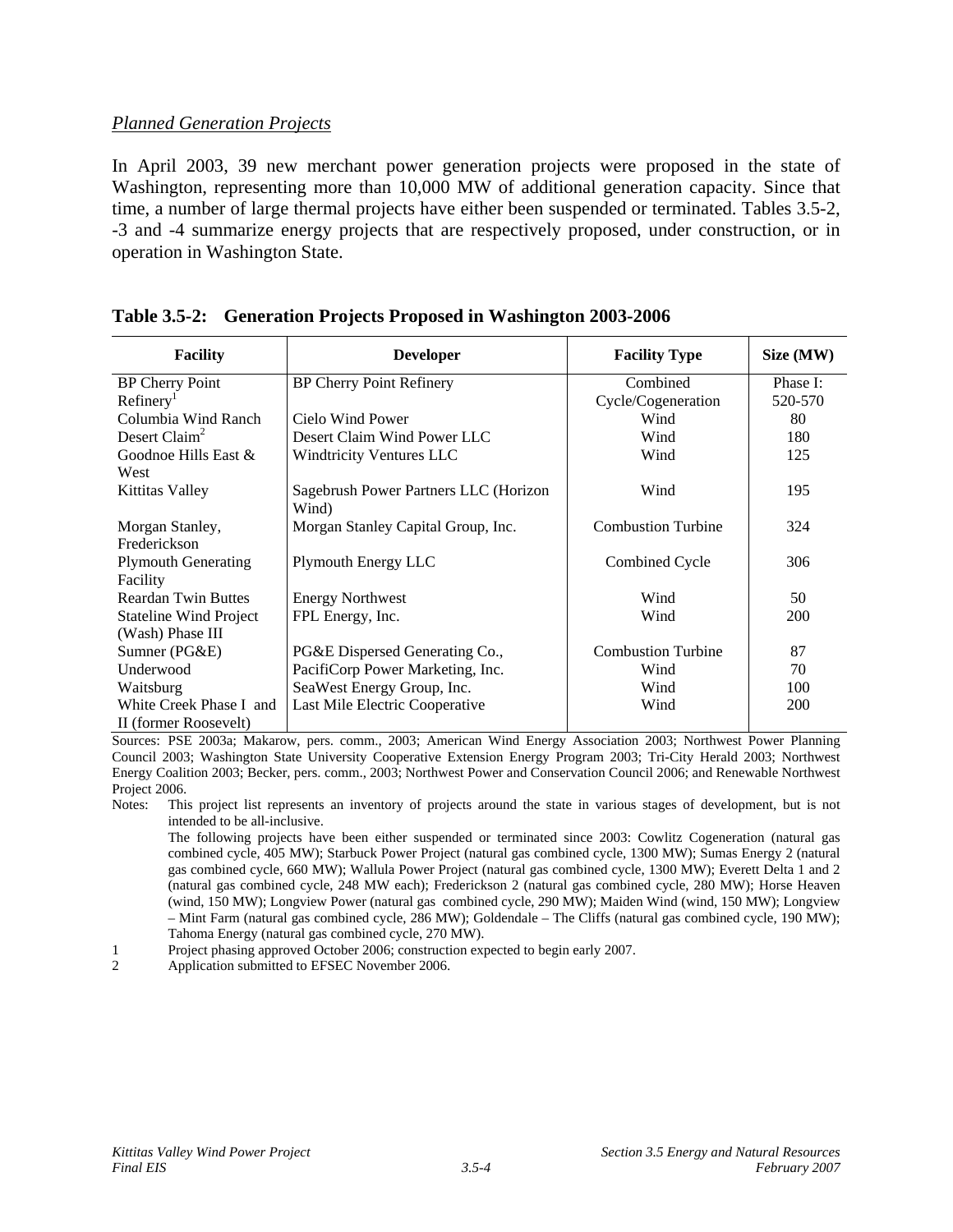| <b>Facility</b>                    | <b>Developer</b>                                    | <b>Facility Type</b> | Size (MW) | <b>On-Line Date</b> |
|------------------------------------|-----------------------------------------------------|----------------------|-----------|---------------------|
| Big Horn                           | PacifiCorp Power                                    | Wind                 | 200       | Summer 2006         |
| <b>Big Hanaford</b>                | Marketing, Inc.<br><b>TransAlta Energy</b><br>Corp. | Combined Cycle       | 248       | 8/13/2002           |
| Chehalis Power                     | Tractebel Power, Inc.                               | Combined Cycle       | 520       | Qtr. 3/2003         |
| Frederickson Power                 | Frederickson Power<br>(EPCOR)                       | Combined Cycle       | 248       | 8/19/2002           |
| Goldendale                         | Calpine Corp.                                       | Combined Cycle       | 237       | 9/1/2004            |
| <b>Hopkins Ridge</b>               | <b>Puget Sound Energy</b>                           | Wind                 | 150       | 12/1/2005           |
| Nine Canyon Wind<br>Project I & II | <b>Energy Northwest</b>                             | Wind                 | 66        | 9/25/2003           |
| Wild Horse Wind<br>Power           | <b>PSE</b>                                          | Wind                 | 165       | 12/22/2006          |

**Table 3.5-3: Washington Generation Facilities Constructed 2002-2006** 

Source: Northwest Power and Conservation Council 2006; and Renewable Northwest Project 2006.

|  | Table 3.5-4: Washington Generation Facilities Currently Under Construction |  |  |  |  |  |
|--|----------------------------------------------------------------------------|--|--|--|--|--|
|--|----------------------------------------------------------------------------|--|--|--|--|--|

| <b>Facility</b>                           | <b>Developer</b>        | <b>Facility Type</b> | Size (MW) | <b>On-Line Date</b> |
|-------------------------------------------|-------------------------|----------------------|-----------|---------------------|
| Coyote Springs 2                          | Avista                  | Combined Cycle       | 260       | Otr. 3/2003         |
| Marengo                                   | Pacificorp              | Wind                 | 140       |                     |
| Nine Canyon Expansion                     | <b>Energy Northwest</b> | Wind                 | 15        | Qtr. 4/2003         |
| Grays Harbor Energy   Grays Harbor Energy |                         | Combined Cycle       | 650       | Construction        |
| (Satsop CT) Project                       |                         |                      |           | Suspended           |

Sources: PSE 2003a; King County 2003; Northwest Power Planning Council 2003; Northwest Power and Conservation Council 2006; and Renewable Northwest Project 2006.

#### Petroleum Products

Petroleum products, including vehicle and equipment gasoline and diesel fuels, and machinery lubricants are available and would be purchased from numerous commercial outlets in the project vicinity.

#### Other Nonrenewable Resources

Nonrenewable resources in the project vicinity are primarily gravel extracted from local sources and used locally. Primary consumption of these resources is related to construction projects (sand, gravel, and other mineral resources as used in steel, aluminum, concrete, and other building products). Washington State is ranked seventh in the nation in annual tonnage of extracted sand and gravel. Several gravel pits and quarries are located near the project site, including one just north of proposed turbine F1 off US 97.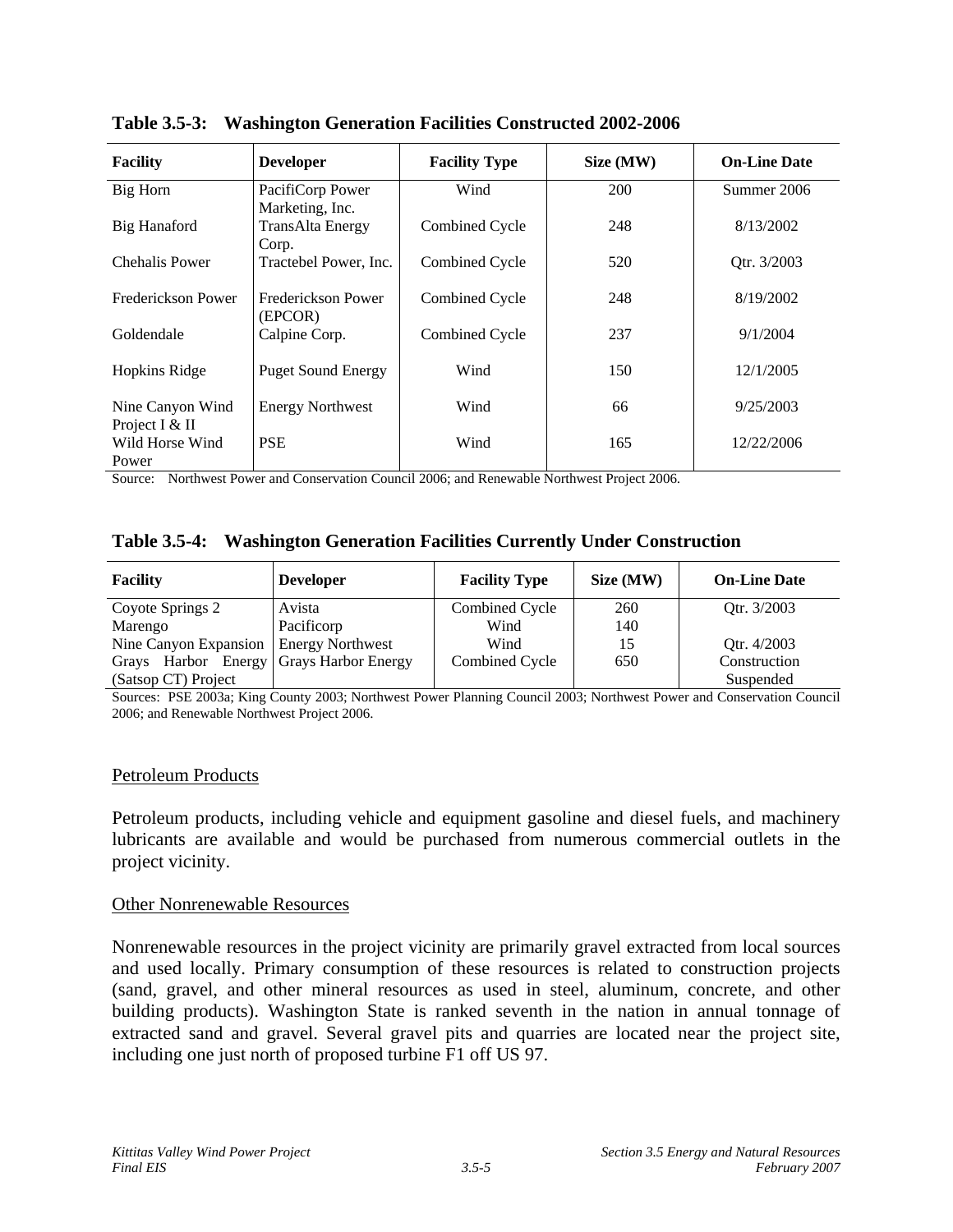#### Renewable Resources

Renewable resources are materials that can be regenerated, such as wood, other fibers, wind, and sunlight. The primary renewable resource in the project area is wind. The project site sustains a strong wind energy resource that is primarily thermally driven. Warm air rises over the desertlike area east of Ellensburg, and cooler air in the Cascades west of Cle Elum near Snoqualmie Pass is drawn through the Kittitas Valley over the project site in a chimney effect. The rapidly moving cooler air mass is accelerated by the project's ridgelines. The expected 100-year peak wind gust in the Ellensburg area is 73 mph (Wantz and Sinclair 1981). In the 3.5 years that wind data have been collected at the project site, no extreme wind gusts in excess of 73 mph have been recorded.

All markets for wind turbines require an estimate of how much wind energy is available at potential development sites. To provide this information, National Renewable Energy Laboratory (NREL) researchers for the U.S. Department of Energy have been assembling data sets and refining modeling techniques for three decades. In 1981, the program published the *Wind Energy Resource Atlas of the United States*, which was updated in 1987. This wind atlas estimates wind energy resources for the U.S. and its territories, and indicates general areas where a high wind resource may exist.

Areas potentially suitable for wind energy applications are dispersed throughout much of the U.S. Estimates of the wind resource in this atlas are expressed in wind power classes ranging from Class 1 to class 7, with each class representing a range of mean wind power density or equivalent mean speed at specified heights above the ground. Areas designated Class 4 or greater are suitable with advanced wind turbine technology under development today. Exposed areas with a moderate to high wind resource are dispersed throughout much of the contiguous United States. Most of the southeast U.S. and portions of the southwest are not suitable for wind power development.

The Pacific Northwest National Laboratory (formerly known as the Pacific Northwest Laboratory) of the Department of Energy has published estimates of the wind power resource available in the U.S. The laboratory estimates that 9% of the lower 48 states has "good" (Class 4) or "excellent" (greater than Class 4) wind resources. This is reduced to 6% of U.S. land once protected areas, urban areas, wetlands, and other unavailable areas are excluded. While this area does not represent a large percentage of U.S. land, it has the potential to meet more than 1.5 times the present (2003) U.S. power consumption (World Resource Institute 2003).

Compared with other states, Washington is ranked in the bottom tier in terms of wind energy potential (Pacific Northwest Laboratory 1991a). However, the state still has wind potential, as documented in the following studies:

- In the early 1990s, the Pacific Northwest Laboratory estimated that the state could generate 3,700 average megawatts (aMW) of electricity from wind—more than one-third the total amount of electricity the state generated in 1998 (Pacific Northwest Laboratory 1991b).
- NREL made more conservative estimates, measuring wind potential only in areas of the state that met stricter wind classifications and that were located within 10 miles of existing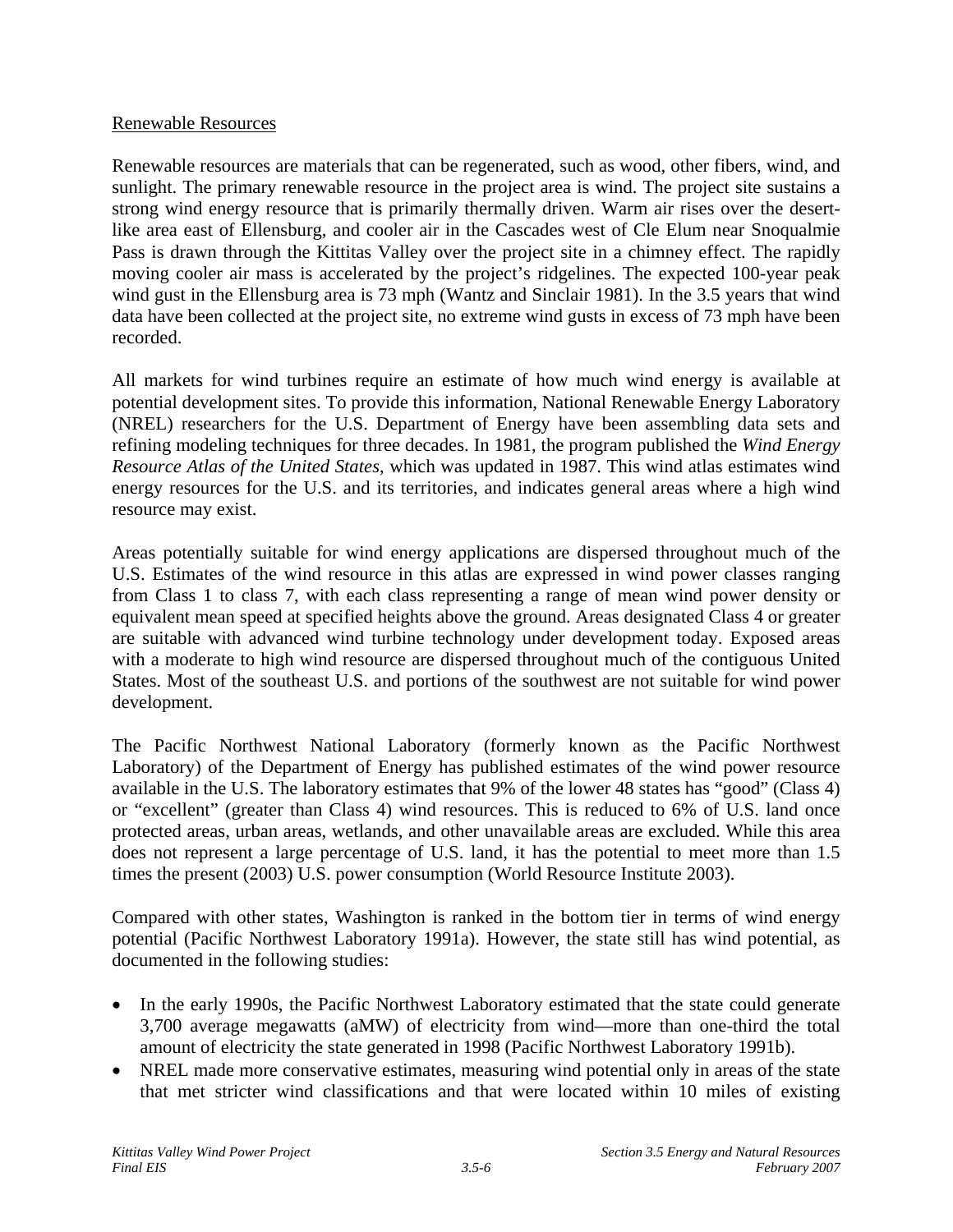transmission lines. Under these criteria, NREL estimated Washington could generate 3,400 aMW of electricity from wind (NREL 1994).

- In 2002, four research organizations published a survey of renewable resources in 11 Western states called the *Renewable Energy Atlas of the West*. This study found 7,000 aMW of wind potential in Washington. The study used higher resolution data and considered taller and more advanced turbines than those used for the earlier analyses (Land and Water Fund of the Rockies et al. 2002).
- In a 2002 report contracted by the Northwest Energy Coalition, the Tellus Institute identified 1,900 aMW of wind energy potential in Washington looking only at the windiest and most developable locations (Tellus Institute 2002).

An area of good wind energy potential in the state that currently supports wind power projects is the Columbia River corridor along the Oregon-Washington border. The Columbia River gorge provides a low-elevation connection between continental air masses in the interior of the Columbia Basin east of the Cascade Range and the maritime air of the Pacific Coast. Especially strong pressure gradients develop along the Cascades and force the air to flow rapidly eastward or westward through the gorge. Existing wind developments in this area include the 48-MW Nine Canyon Wind Farm in Benton County and the 300-MW Stateline Wind Project in Walla Walla County.

As described above, the Ellensburg corridor in central Washington, where the KVWPP and other wind power projects are proposed (see Section 3.14, Cumulative Impacts), also sustains a strong wind energy resource. Data from several sites throughout the central Washington corridor indicate that exposed areas have a Class 4 to 5 annual average wind resource with a Class 6 resource during the spring and summer seasons (Pacific Northwest Laboratory 1987).

# Pacific Northwest Markets for Renewable Energy Resources

Markets for renewable or "green" energy are growing in the Pacific Northwest. RCW 19.29A, Implementation of Retail Option to Purchase Qualified Alternative Power, signed into law in 2001, directed 16 of Washington's electric utilities to offer a voluntary "qualified alternative energy product" (essentially an electricity product powered by green resources) starting January 2002. The law defined a qualified alternative energy resource as electricity fueled by wind, solar energy, geothermal energy, landfill gas, wave or tidal action, gas produced during the treatment of wastewater, qualified hydropower, or biomass. The statute calls for the utilities to report annually on the progress of these voluntary green power programs to the Washington Department of Community, Trade, and Economic Development (CTED) and the Washington Utilities and Transportation Commission (WUTC). In lieu of reports, agency staff surveyed the utilities in October 2002. The survey produced the following key findings (CTED and WUTC 2002):

- Each of the 16 utilities has a green power electricity product to offer its customers, and 14 of the 16 utilities have implemented voluntary green power programs. The two remaining utilities have secured wind power from a new facility and were initiating their programs after agency staff completed this survey.
- Utilities regularly advertised the green power programs to their customers.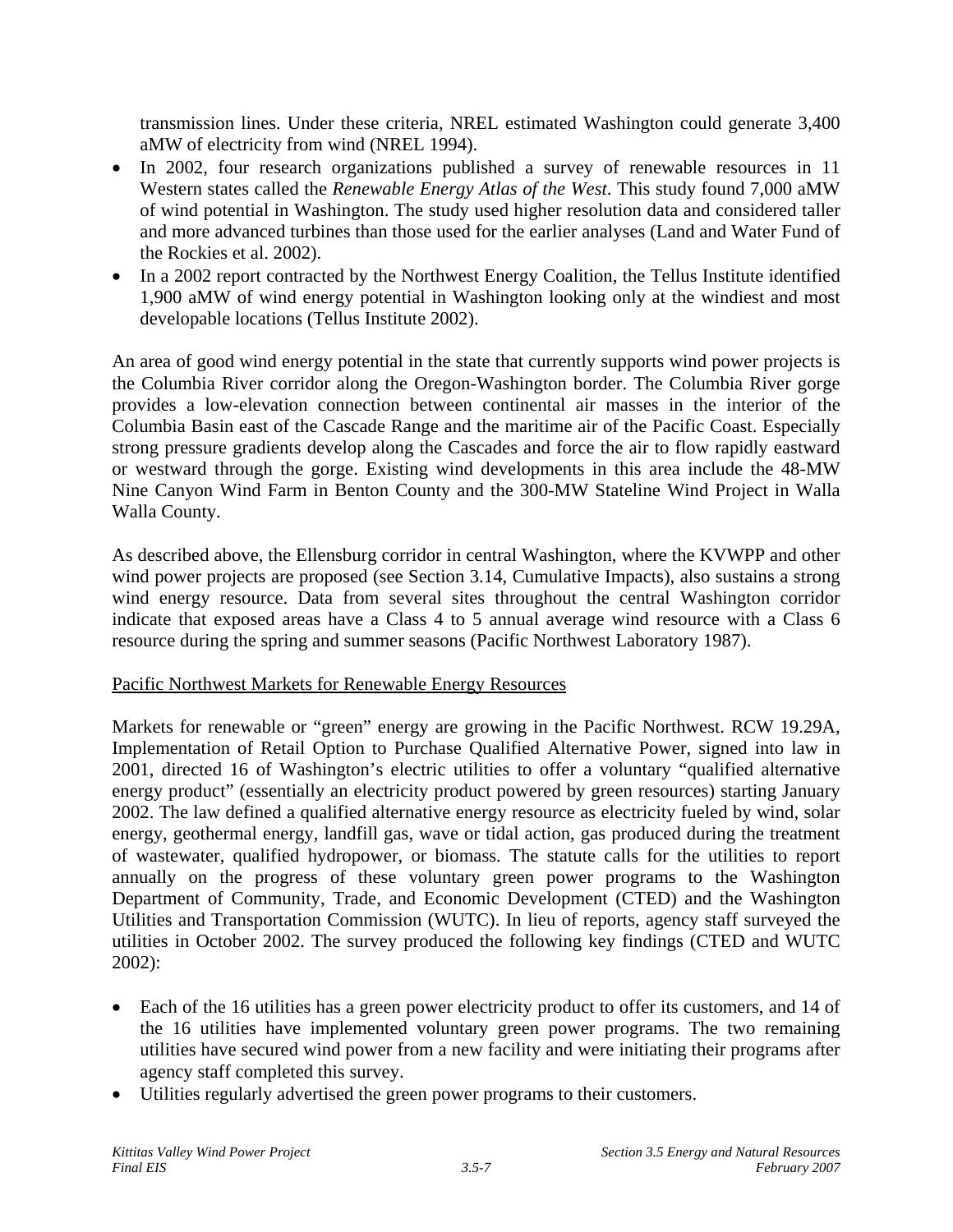- A total of 1.4 aMW (12.4 million kilowatt-hours) of green power was sold during the first nine months of 2002 to participants in these voluntary programs.
- Wind power represented the vast majority of the green power sales in this year's program (approximately 90%). The remaining resources were landfill gas, hydropower, and solar.
- The resources in the green power programs either have zero carbon dioxide emissions or, in the case of landfill-gas-fueled power, release only 5% of the carbon dioxide that would have been released if the landfill methane gases were emitted directly into the atmosphere.
- Nearly all of the public utilities participating in the survey, as well as seven smaller public utilities that do not offer green power programs to their customers, have added renewable resources to their utility system mix above and beyond that required by the green power option.
- A total of 118 aMWs (1 billion kilowatt-hours) of electricity fueled by wind, landfill gases, and biomass were included in the system fuel mix reports by electric utilities in Washington in 2001.

The results of this survey demonstrate that local and regional markets for green power have been increasing. In particular, there has been a proliferation of requests from Pacific Northwest electric utilities to purchase wind power. Several electric utilities have recently issued RFPs to acquire wind power, including those summarized below:

# *Puget Sound Energy*

In November 2003, PSE issued a RFP to acquire approximately 150 MW of capacity from wind power for its electric resource portfolio. The RFP is the first step toward achieving the utility's goal of establishing renewable energy as a 10% share of its electric supply mix by 2013 (PSE 2003b). In October 2005 PSE purchased the Wild Horse Wind Power Project in Kittitas County. PSE also estimated that by 2008 it would need power sources that could generate 350 MW more power to serve its growing numbers of users (Duryee 2004).

# *Avista Corporation*

Avista Corporation's 2003 Integrated Resource Plan (IRP) includes wind within its acquisition strategy beginning in the 2008-2010 time frame. The IRP includes an action item for Avista to investigate wind integration issues. In support of an integration issues study, Avista is interested in purchasing between 25 MW and 50 MW of installed nameplate wind-generating capability over a term of between two and five years, and in August 2003 Avista issued an RFP soliciting proposals for wind energy (Avista Utilities 2003).

# *Portland General Electric*

On June 18, 2003, Portland General Electric (PGE) released an RFP to prospective bidders who could meet the company's future power supply needs. The RFP process is part of the company's 2002 IRP, which forecasts PGE's future energy needs and identifies low-cost supply strategies that enable the company to fulfill them (Portland General Electric 2003). In response to the RFP, PGE received more than 90 offers to supply energy. Of the proposals, it was estimated that 20% of the projects are for renewable energy, and by far the greatest numbers of those are wind generation (The Business Journal Portland 2003). According to PGE's Proposed Action Plan for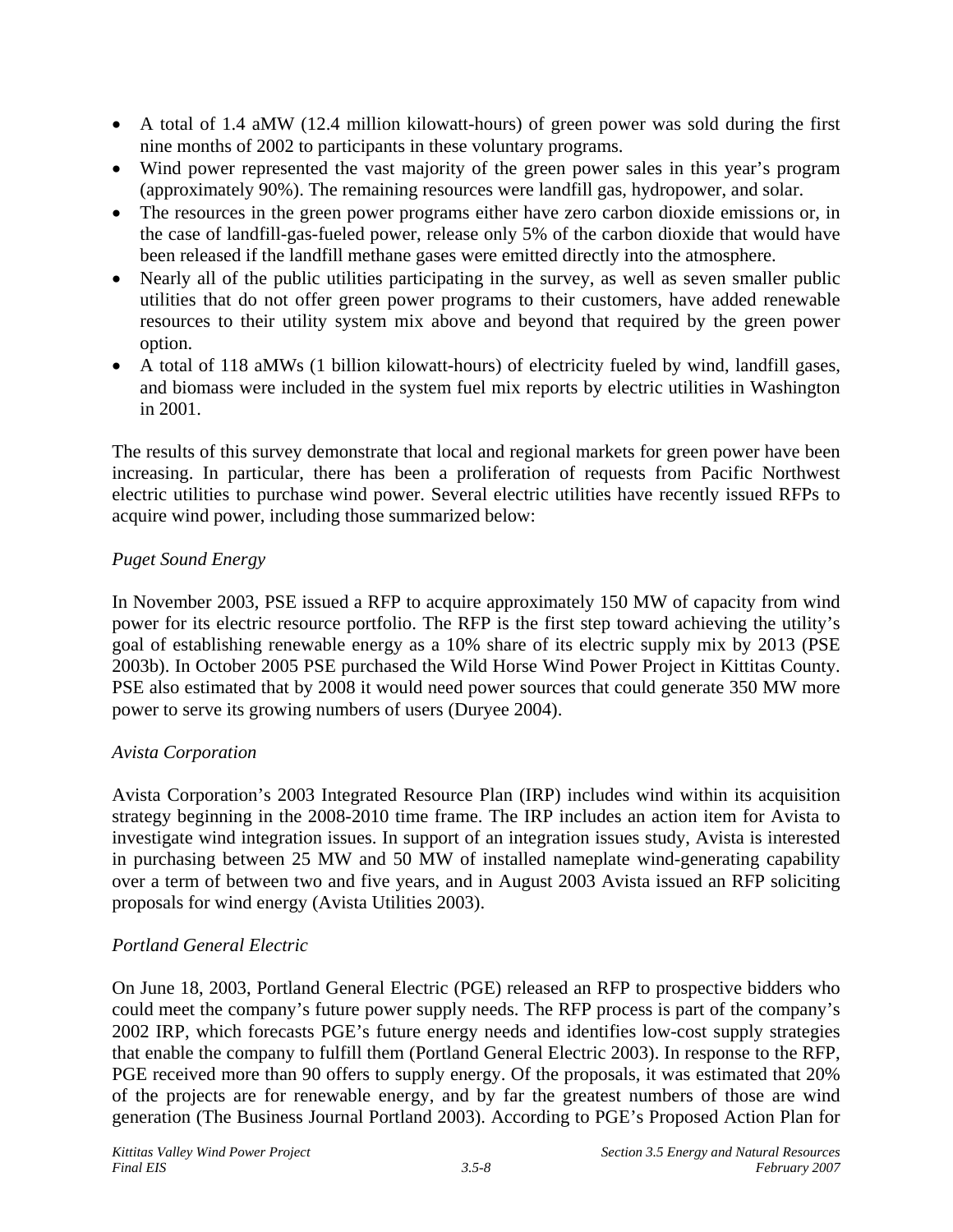its Integrated Resources Plan, one of the new mid- to long-term resource actions is to acquire up to 65 aMW (195 MW) of wind generation (Portland General Electric 2004).

# *PacifiCorp*

In December 2003, PacifiCorp (doing business as Pacific Power in Washington) issued a request for proposals from third parties to fulfill a portion of the supply-side resource need identified its January 2003 IRP. The IRP concluded that adding 1,400 MW of renewables over the next 10 years was cost-effective for PacifiCorp's system. The RFP solicited proposals from companies to provide up to 1,100 MW of renewable resources, including wind (PacifiCorp 2003).

# **Offsite Alternatives**

# Alternative 1: Swauk Valley Ranch

Electrical services in the project vicinity are provided by PSE, Kittitas County PUD No. 1, and the City of Ellensburg. Sources of this power are primarily Columbia River hydroelectric facilities operated by the Grant County PUD and Bonneville. Five sets of Bonneville and one set of PSE electrical transmission lines run east-west across this project site.

Petroleum products, including vehicle and equipment gasoline and diesel fuels, and machinery lubricants are available for purchase from numerous commercial outlets in the project vicinity. Other nonrenewable resources in the project vicinity are primarily gravel extracted from local sources and used locally. The primary renewable resource in the project area is wind.

# Alternative 2: Springwood Ranch

As noted above, several systems for transmission of electrical power are available in Kittitas County. However, the closest location for interconnection for the Springwood ranch is the BP transmission line, located 5 miles away. Interconnection of a project at Springwood Ranch would therefore require construction of a 5 mile feeder line.

Petroleum products, including vehicle and equipment gasoline and diesel fuels, and machinery lubricants are available for purchase from numerous commercial outlets in the project vicinity. Other nonrenewable resources in the project vicinity are primarily gravel extracted from local sources and used locally. The primary renewable resource in the project area is wind.

# **3.5.2 Impacts**

# **Proposed Action**

This section describes impacts on energy and natural resources under the proposed action. Direct impacts would result from use of energy and natural resources such as fuel, water, and electricity to construct, operate and maintain, and decommission the project. Direct impacts associated with or attributable to specific project elements such as the proposed turbine towers, O&M facility, and substations are discussed, where applicable. Indirect impacts on energy and natural resources are not anticipated because the project is not expected to substantially induce regional growth to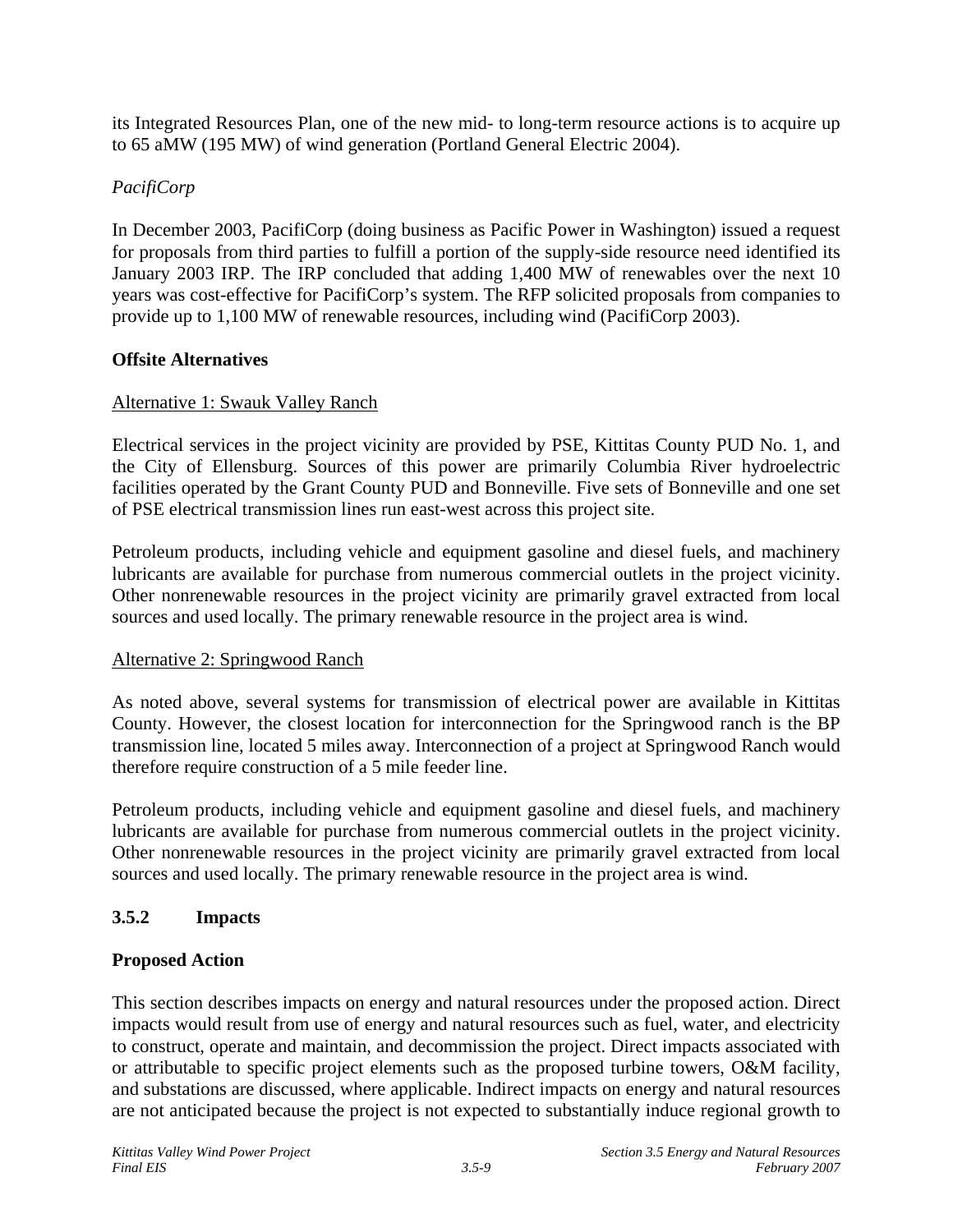the extent that would result in significant changes to offsite energy and fuel consumption. Table 3.5-5 summarizes potential energy and natural resource requirements under the two proposed action scenarios. Potential water resource impacts are evaluated in more detail in Section 3.3, Water Resources.

|                                                                             | 330-foot Turbine Scenario                                                 | 410-foot Turbine Scenario                                                          |  |
|-----------------------------------------------------------------------------|---------------------------------------------------------------------------|------------------------------------------------------------------------------------|--|
| <b>Construction Impacts</b>                                                 |                                                                           |                                                                                    |  |
| Increased demand for electricity                                            | Electricity provided by portable<br>generators                            | Electricity provided by portable<br>generators                                     |  |
| Increased demand for petroleum<br>products                                  | 25,000 gallons (diesel and gasoline)<br>for mobile construction equipment | 25,000 gallons (diesel and gasoline)<br>for mobile construction equipment          |  |
| Increased demand for water                                                  | 5 million gallons for dust control,<br>compaction, wetting concrete       | 6.4 million gallons for dust control,<br>compaction, wetting concrete <sup>1</sup> |  |
|                                                                             | 2 million gallons with dust palliative                                    | 2.6 million gallons with dust<br>palliative <sup>1</sup>                           |  |
| Increased demand for steel                                                  | 7,540 tons for turbine towers                                             | 7,540 tons for turbine towers                                                      |  |
|                                                                             | 1,105 tons for tower foundation<br>reinforcement                          | 1,105 tons for tower foundation<br>reinforcement                                   |  |
| Increased demand for gravel<br>(aggregate)                                  | 94,805 cubic yards for roads <sup>1</sup>                                 | 94,805 cubic yards for roads                                                       |  |
|                                                                             | 7,222 cubic yards for turbines and<br>crane pads                          | 7,222 cubic yards for turbines and<br>crane pads                                   |  |
|                                                                             | 27,415 cubic yards for substation and<br>O&M facilities                   | 27,415 cubic yards for substation and<br>O&M facilities                            |  |
| Increased demand for concrete                                               | 25,000 cubic yards for turbine                                            | 25,000 cubic yards for turbine                                                     |  |
|                                                                             | foundations                                                               | foundations                                                                        |  |
| <b>Operations and Maintenance Impacts</b>                                   |                                                                           |                                                                                    |  |
| Increased demand for electricity                                            | 800 MWh/year                                                              | 800 MWh/year                                                                       |  |
| Increased demand for petroleum<br>products                                  | 8,500 gallons annually for O&M<br>facility vehicles                       | Same as the 330-foot Turbine                                                       |  |
| Increased demand for water                                                  | <1,000 gallons daily at O&M facility                                      | Same as the 330-foot Turbine                                                       |  |
| Increased demand for lubricating<br>oils, hydraulic fluids, and mineral oil | 50 gallons/turbine of glycol-water<br>mix                                 | Slightly more than the 330-foot<br>Turbine                                         |  |
|                                                                             | 85 gallons/turbine of hydraulic oil                                       |                                                                                    |  |
|                                                                             | 105 gallons/turbine of lubricating oil                                    |                                                                                    |  |
|                                                                             | 500 gallons/pad-mounted                                                   |                                                                                    |  |
|                                                                             | transformer of mineral oil                                                |                                                                                    |  |
|                                                                             | 12,000 gallons/substation                                                 |                                                                                    |  |
|                                                                             | transformer of mineral oil                                                |                                                                                    |  |
| <b>Decommissioning Impacts</b>                                              |                                                                           |                                                                                    |  |
|                                                                             | Similar to those described above for                                      | Similar to those described above for                                               |  |

**Table 3.5-5: Summary of Potential Energy and Natural Resources Requirements of the Proposed Action** 

Sources: Sagebrush Power Partners LLC 2003a, 2003f; Brown 2006.

1 For turbines larger than 1.5 MW, roads may be wider (approx. 34 feet wide) to accommodate larger cranes and would require more water for compaction and dust control.

construction

construction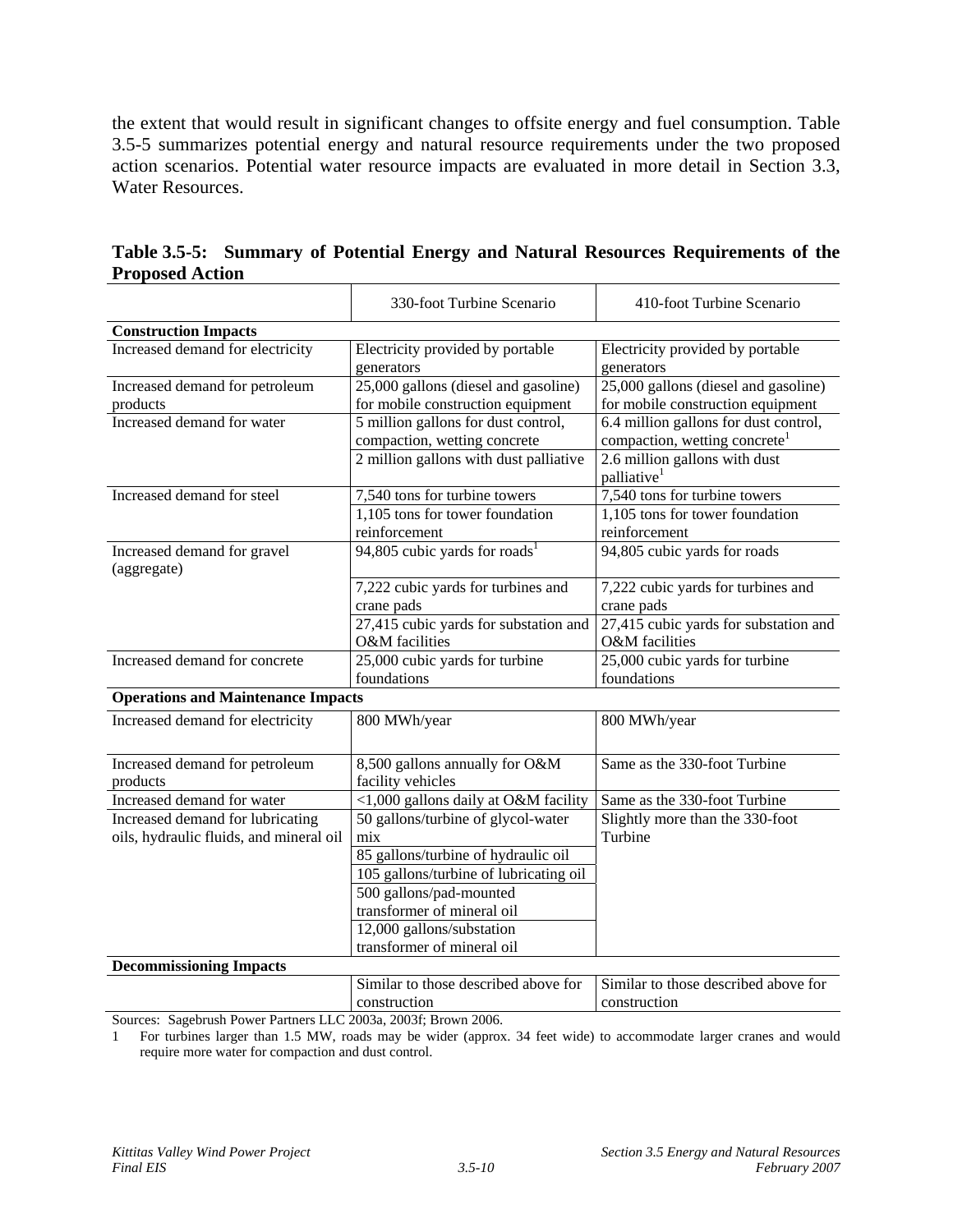#### Construction Impacts

#### *Energy Resources*

The proposed wind turbines and associated facilities, including access roads and underground and overhead collection infrastructure, would be constructed using materials that require energy for their production. Energy would also be required to transport these materials to the project site and to operate construction equipment such as cranes, trucks, tools, and vehicles. Energy consumption is predominantly in the form of gasoline, diesel fuel, and electricity.

Electricity. Substantial amounts of electricity are not required during project construction. Portable generators would produce the electricity required for construction activities. The level of electrical energy consumption required during project construction would not significantly affect locally available energy resources.

Petroleum Products. Fuel consumption during construction would be approximately 25,000 gallons (diesel and gasoline) for mobile construction equipment, construction vehicles, and generators for the three proposed action scenarios. Petroleum fuel for construction equipment would be supplied by existing licensed fuel distributors or local gas stations in nearby communities (Ellensburg or Cle Elum). The EPC contractor would use fuel trucks to refuel construction vehicles and equipment onsite; no fuel tanks would be used or stored at the project site. The level of petroleum products consumed during project construction would not significantly affect locally available resources.

#### *Other Nonrenewable Resources*

As identified in Table 3.5-5, nonrenewable resources used to construct the KVWPP would include fuel (diesel and gasoline, discussed above), water, steel, concrete, and gravel (aggregate). Approximately five million gallons of water would be consumed for dust suppression and other construction purposes under the 330-foot turbine scenario, while an estimated 6.4 millions gallons of water would be required under the 410-foot turbine scenario because of the larger roadway footprint. However, if lignin (a non-toxic, non-hazardous compound derived from trees) or another dust palliative is used, it is anticipated that between 2 and 2.6 million gallons of water would be required. Water would be delivered to the project site by water trucks and obtained from a local source with a valid water right.

Approximately 8650 tons of steel would be required to construct the turbines and towers. Approximately 25,000 cubic yards of concrete would be required to build roads, crane pads, and turbine foundations. Concrete would be purchased from existing suppliers near the project site. Approximately 129,442 cubic yards of gravel (aggregate) would be required to construct roads, turbine and crane pads, and other project facilities such as the O&M facility, substations, turnaround areas, and meteorological towers. Aggregate would be obtained from existing, permitted local quarries. Several gravel pits and quarries are located near the project site in Kittitas County. For example, there is an existing permitted quarry north of proposed turbine F1. The EPC contractor would make the final decision regarding the source of these materials.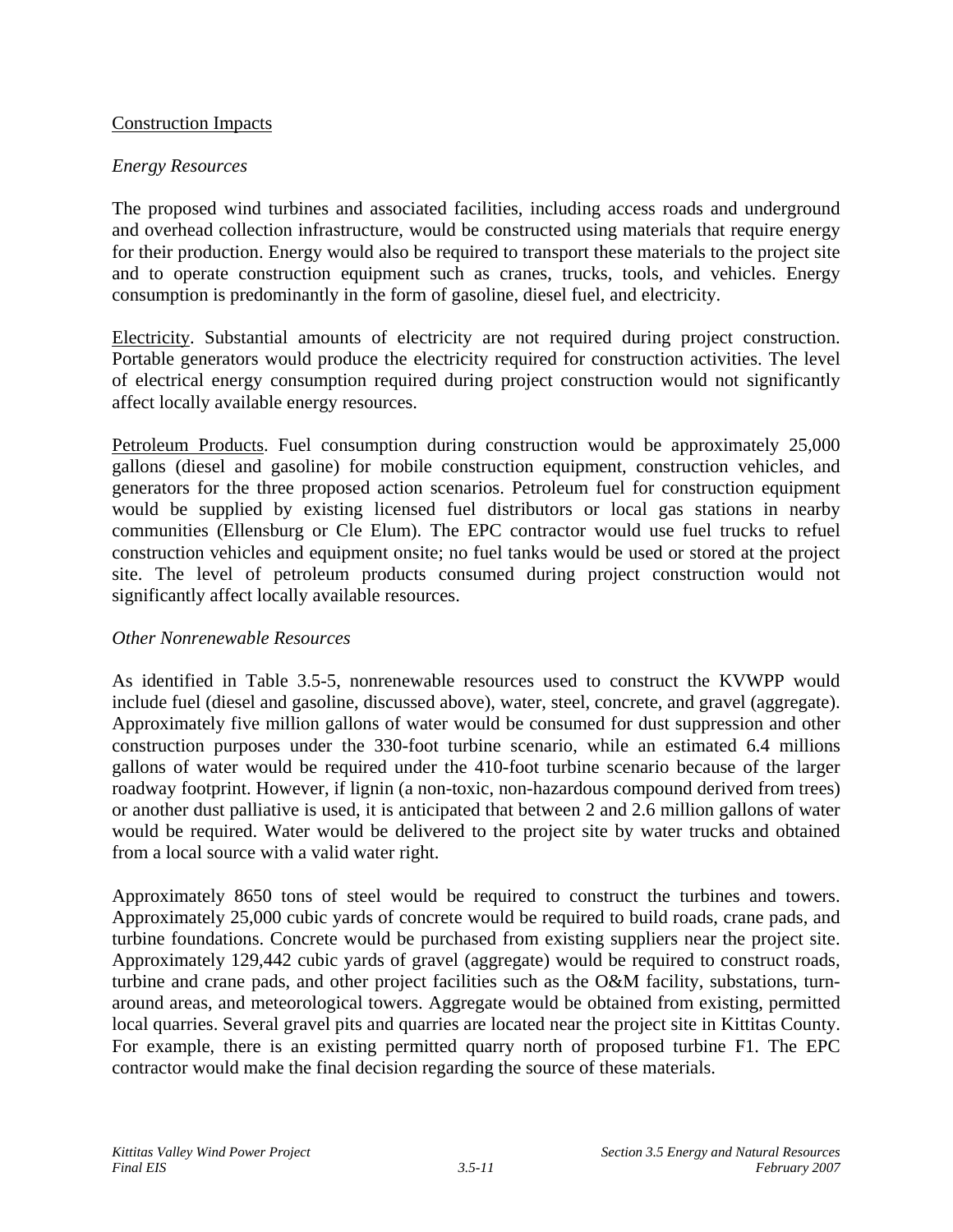The impacts on nonrenewable resources under the proposed action scenarios would not vary significantly depending on the size of turbine constructed. Larger access roads (likely required for turbines greater than 1.5 MW) would require more water for dust control and gravel for road construction. The project's nonrenewable resource requirements during construction would not significantly affect local supply.

#### Operations and Maintenance Impacts

#### *Energy Resources*

Electricity. The project would generate energy using the kinetic energy in wind. That energy would be transformed by the wind turbine generators into electricity. Depending on the make and model of wind turbine generator selected, the KVWPP would be rated for 97 to 195 MW. MW hours (MWh) are derived by multiplying the project's capacity factor (0.3333) by its nameplate capacity (97.5 to 195 MW) and the number of hours in one year (4,760 hours). Therefore, the project would generate between 154,685 and 309,369 MWh of electricity annually and would increase the availability of renewable energy in the Pacific Northwest, a beneficial effect.

On an annual basis, the project (regardless of the size of turbine selected) is expected to consume less than 1% of the electricity it generates to support auxiliary systems at the wind turbines such as hydraulic systems, pumps, heaters, fans, controller electronics, and lighting. The projected increased demand for electricity would be approximately 800 MWh per year (see Table 3.5-5).

The project would not consume a large amount of power for startup. Each wind turbine would be activated randomly depending on the local wind speed at each turbine location. Power consumption would generally result from auxiliary systems at each turbine. The transformers and auxiliary systems at the substation would also consume a small amount of power to stay energized. Electricity for project operations would mostly be generated by the project itself. During periods when the wind turbines are not generating electricity, power would be purchased from the regional utility.

Petroleum Products. Expected fuel consumption under all three proposed action scenarios is estimated to be 8,500 gallons per year to operate O&M facility vehicles. Fuel would be purchased from local gas stations. The level of energy consumption required during project operation would not significantly affect locally available energy resources and would be beneficial to the region by generating an additional source of energy.

#### *Other Nonrenewable Resources*

As shown in Table 3.5-5, the project would consume nonrenewable natural resources including fuel and electricity (described above), water, and lubricating oils, greases, and hydraulic fluids. As described in Section 3.3, Water Resources, a new water well would be installed to provide a nominal water supply to the O&M facility. This well, which would provide water for bathroom and kitchen use and for general maintenance purposes, is expected to consume less than 1,000 gallon per day.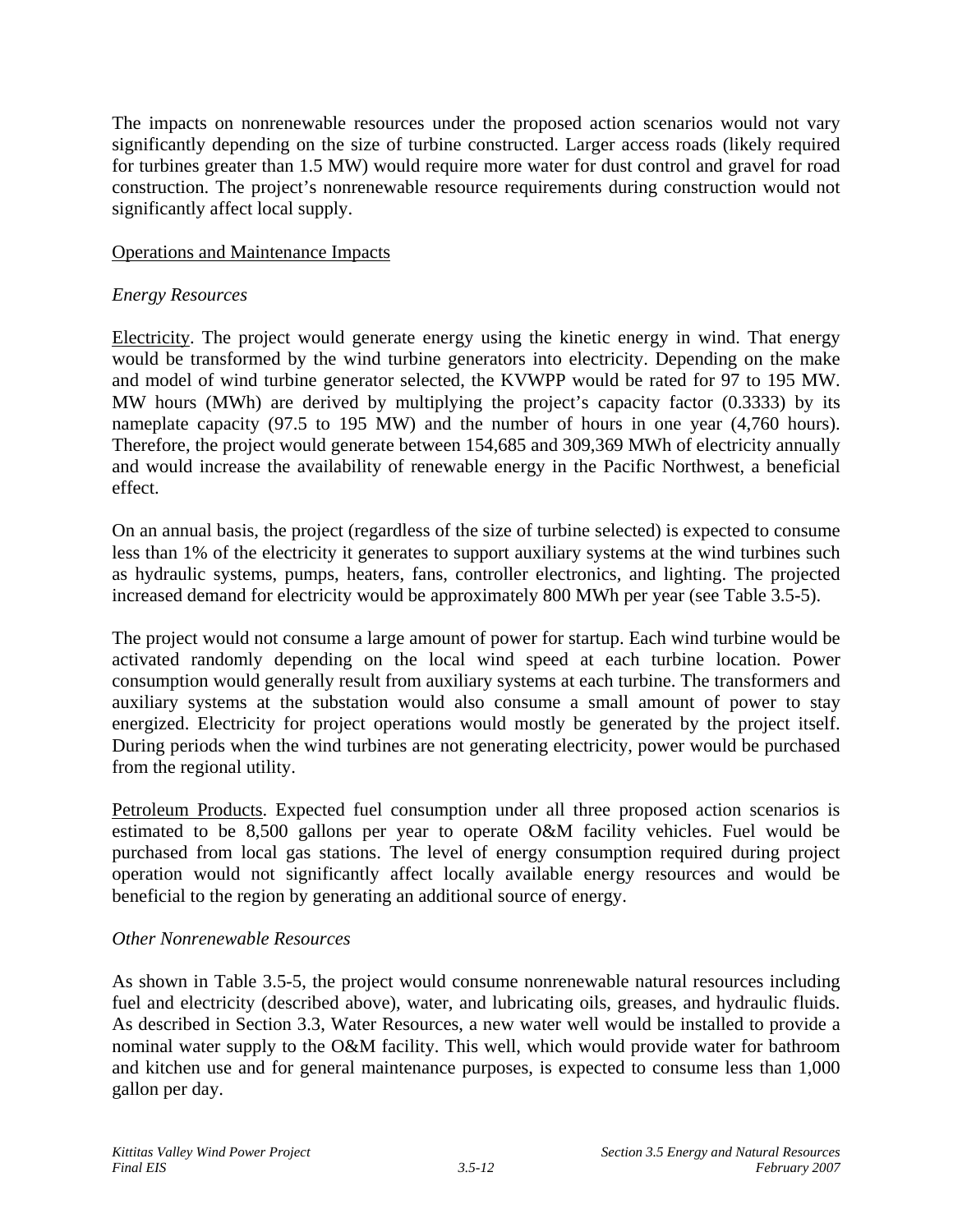The estimated amounts of lubricating oils, hydraulic fluids, and mineral oils required for project operation are presented in Table 3.5-5; the amounts would be the same because of the number of turbines is limited to 65, regardless of the size of turbine chosen. Lubricating oils and hydraulic fluids used to operate project equipment and to maintain the wind turbine generators would be purchased from distributors of such materials. The final selection of these distributors would depend on the specific turbine model chosen for the project. The estimated quantities of fuel and other nonrenewable resources required for project operation and maintenance activities would not affect the availability of these resources locally or regionally.

#### Decommissioning Impacts

Impacts attributable to energy consumption during project decommissioning would be similar to those described for the construction phase of the project. Energy consumption, predominantly in the form of gasoline, diesel fuel, and electricity, would be required to operate equipment such as cranes, trucks, tools, and vehicles used to dismantle and remove most project facilities and reclaim disturbed areas. Demolition or removal of equipment and facilities would occur, to the extent necessary, to salvage economically recoverable materials such as steel towers.

#### **Offsite Alternatives**

#### Alternative 1: Swauk Valley Ranch

Specific data for energy and natural resource use are not available for this alternative, however the types of resources used would be similar to those used in the Kittitas Valley alternative, since it is also a wind power plant construction project. Based on estimated construction of 42 turbines under this alternative, use of natural resources for construction, operations, and maintenance is expected to be less than the Kittitas Valley proposal and similar to the Springwood Ranch alternative. The project would generate 21 aMW of electricity annually and would increase the availability of renewable energy in the Pacific Northwest.

# Alternative 2: Springwood Ranch

Specific data for energy and natural resource use are not available for this alternative, however the types of resources used would be similar to those used in the Kittitas Valley alternative, since it is also a wind power plant construction project. Based on construction of 40 to 45 turbines under this alternative, use of natural resources for construction, operations, and maintenance is expected to be less than the Kittitas Valley proposal. The project would generate 20 to 25 aMW of electricity annually and would increase the availability of renewable energy in the Pacific Northwest.

#### **No Action Alternative**

Under the No Action Alternative, the project would not be constructed or operated. However, development by others and of a different nature, including residential development, could occur at the project site in accordance with the County's existing Comprehensive Plan and zoning regulations. Depending on the location, type, and magnitude of future development at the project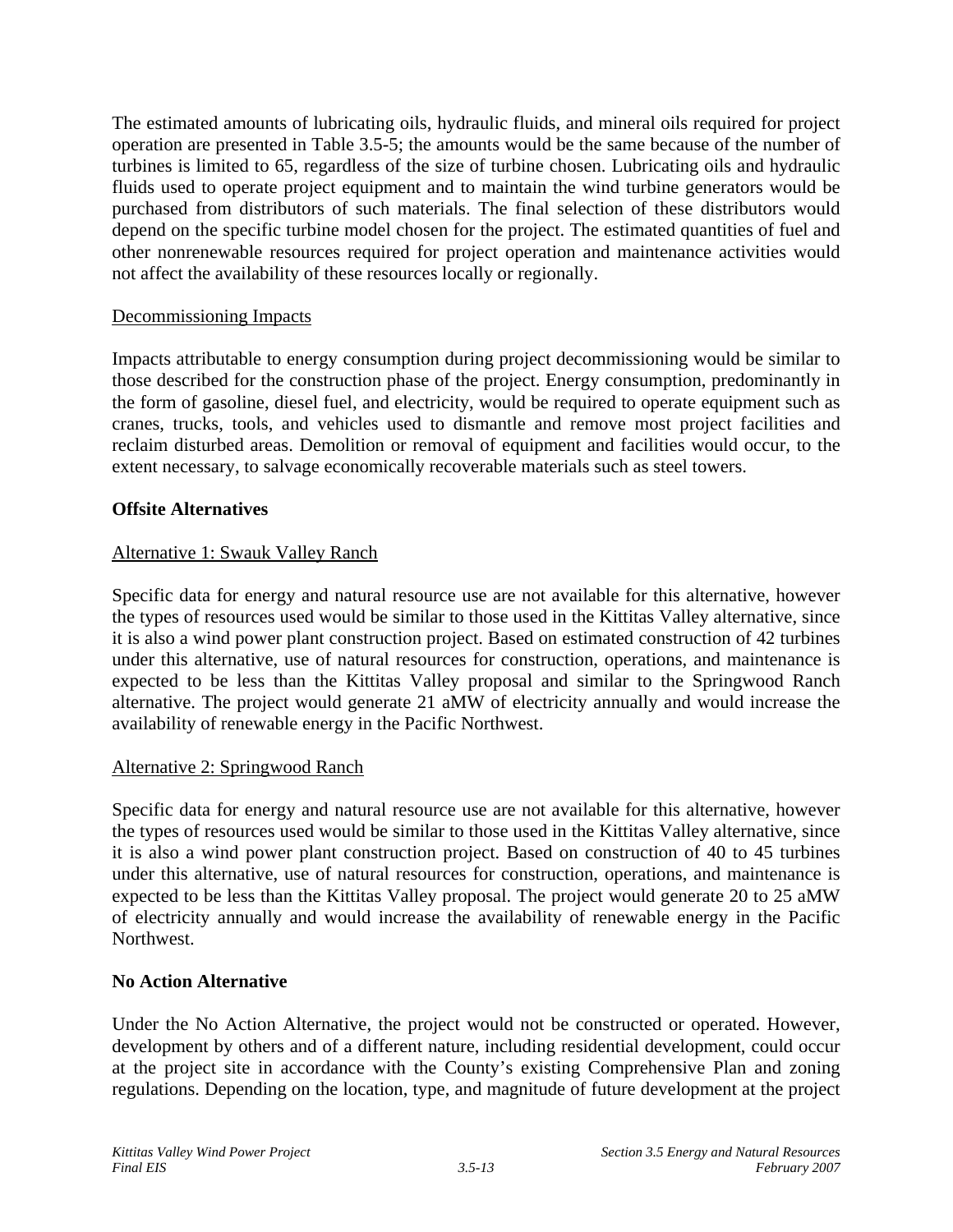site, impacts on energy and natural resources could be similar to or even greater than the proposed action.

If the proposed action were not constructed, it is likely that the region's power needs would be addressed by user-end energy efficiency and conservation measures, by existing power generation sources, or by the development of new renewable and nonrenewable generation sources. Base load demand would likely be filled through expansion of existing, or development of new, thermal generation such as gas-fired combustion turbine technology. A base load natural gas-fired turbine facility would have to generate approximately 60 aMW of power to replace an equivalent amount of power generated by the project. Such development could occur at conducive locations throughout the state of Washington. Impacts on energy and natural resources would depend on the type, location, and magnitude of facility proposed. The significance of such impacts would depend on the site-specific location and project design.

# **3.5.3 Mitigation Measures**

# **Proposed Action**

The Applicant proposes to implement resource conservation measures during project construction and operation including, but not limited to, the following:

- Use lignin (a non-toxic wood byproduct) as a dust palliative to reduce water consumption for dust suppression during construction;
- Encourage carpooling of onsite construction crews;
- Use high-efficiency electrical fixtures and appliances in the O&M facility and substation
- control house: and
- Use low-water-use flush toilets in the O&M facilities.

# **Offsite Alternatives**

# Alternative 1: Swauk Valley Ranch

Mitigation measures related to energy conservation for Swauk Valley Ranch would be the same as those described for the proposed action.

#### Alternative 2: Springwood Ranch

Mitigation measures related to energy conservation for Springwood Ranch would be the same as those described for the proposed action.

# **No Action Alternative**

No mitigation measures related to energy conservation are proposed for the No Action Alternative.